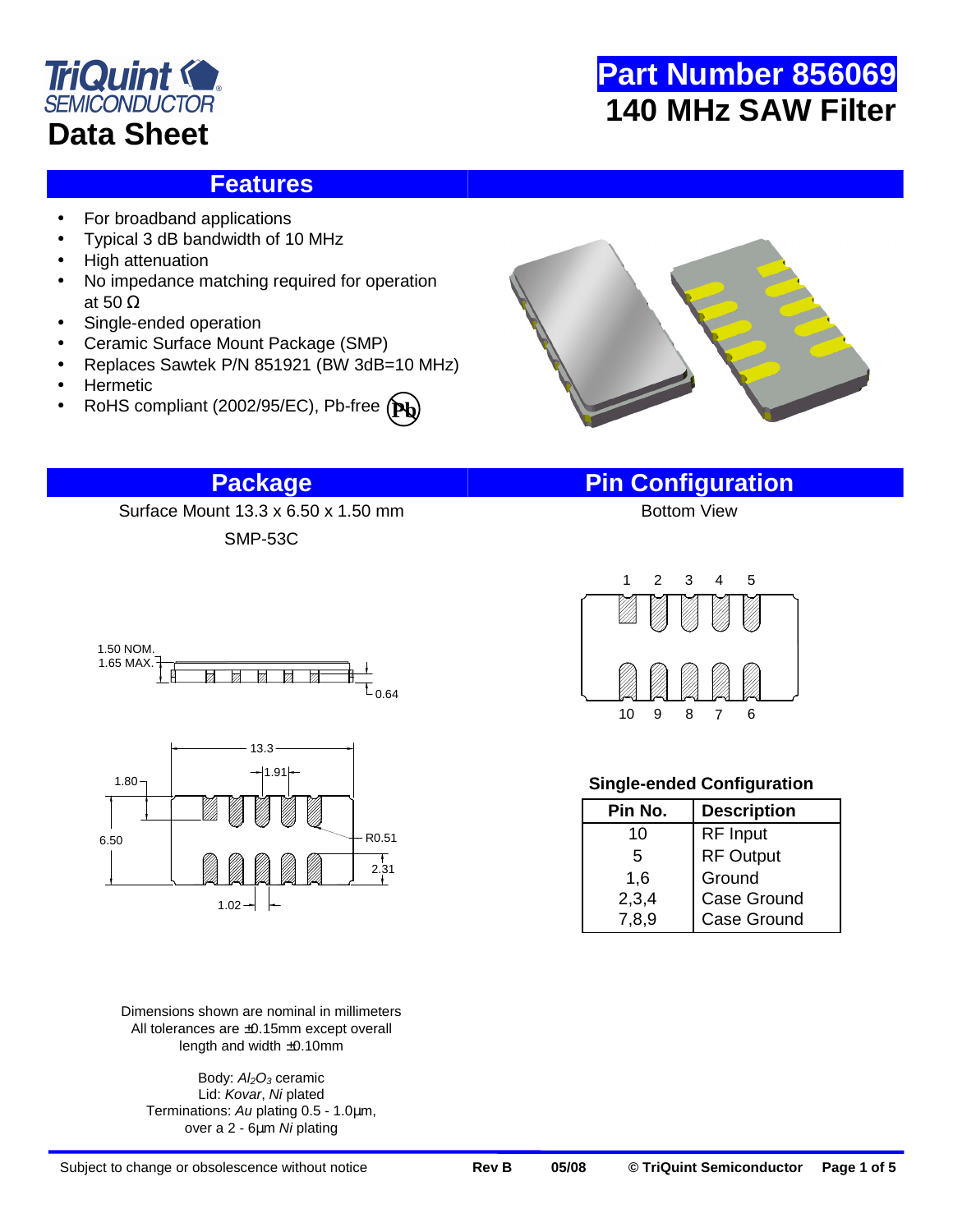

## **Electrical Specifications (1)**

**Operating Temperature Range:**  $^{(2)}$  **430 to +85 °C** 

| Parameter <sup>(3)</sup>                    | <b>Minimum</b> | Typical <sup>(4)</sup> | <b>Maximum</b>               | <b>Unit</b>       |
|---------------------------------------------|----------------|------------------------|------------------------------|-------------------|
| <b>Center Frequency</b>                     |                | 140                    |                              | <b>MHz</b>        |
| <b>Minimum Insertion Loss</b>               |                | 20.87                  | 21.7                         | dB                |
| Lower 1 dB Bandedge $(5)$                   |                | 135.38                 | 135.524                      | <b>MHz</b>        |
| <b>Upper 1 dB Bandedge</b>                  | 144.508        | 144.79                 |                              | <b>MHz</b>        |
| Lower 3 dB Bandedge <sup>(5)</sup>          |                | 135.00                 | 135                          | <b>MHz</b>        |
| <b>Upper 3 dB Bandedge</b>                  | 145            | 145.24                 |                              | <b>MHz</b>        |
| Lower 40 dB Bandedge <sup>(5)</sup>         | 133.379        | 133.85                 | $\overline{\phantom{a}}$     | <b>MHz</b>        |
| <b>Upper 40 dB Bandedge</b>                 |                | 146.72                 | 146.551                      | <b>MHz</b>        |
| <b>Amplitude Variation</b>                  |                |                        |                              |                   |
| 135.524 - 144.508 MHz                       |                | 0.7                    | 0.94                         | dB                |
| <b>Phase Linearity</b>                      |                |                        |                              |                   |
| 135.524 - 144.508 MHz                       |                | 5                      | 6.31                         | deg               |
| <b>Group Delay Variation</b>                |                |                        |                              |                   |
| 135.524 - 144.508 MHz                       |                | 45                     | 57.3                         | nsec              |
| <b>Absolute Delay</b>                       |                | 1.52                   | $\overline{\phantom{0}}$     | usec              |
| <b>Relative Attenuation (5)</b>             |                |                        |                              |                   |
| 15 - 130 MHz                                | 47.8           | 50                     |                              | dB                |
| 130 - 133 MHz                               | 52             | 57                     |                              | dB                |
| 147 - 150 MHz                               | 50.6           | 53                     |                              | dB                |
| 150 - 350 MHz                               | 51.3           | 53                     |                              | dB                |
| Source Impedance <sup>(6)</sup>             | $\blacksquare$ | 50                     | $\overline{\phantom{0}}$     | $\Omega$          |
| Load Impedance <sup>(6)</sup>               | $\blacksquare$ | 50                     | $\overline{\phantom{0}}$     | $\Omega$          |
| <b>Substrate Material</b>                   | $\blacksquare$ | LINbO <sub>3</sub>     | $\qquad \qquad \blacksquare$ |                   |
| <b>Temperature Coefficient of Frequency</b> |                | -94                    | $\overline{\phantom{a}}$     | $ppm\overline{C}$ |

#### **Notes:**

- 1. All specifications are based on the TriQuint test circuit shown below
- 2. In production, devices will be tested at room temperature to a guardbanded specification to ensure electrical compliance over temperature
- 3. Electrical margin has been built into the design to account for the variations due to temperature drift and manufacturing tolerances
- 4. Typical values are based on average measurements at room temperature
- 5. All attenuation measurements are measured relative to minimum insertion loss
- 6. This is the optimum impedance in order to achieve the performance shown

### **Test Circuit:**

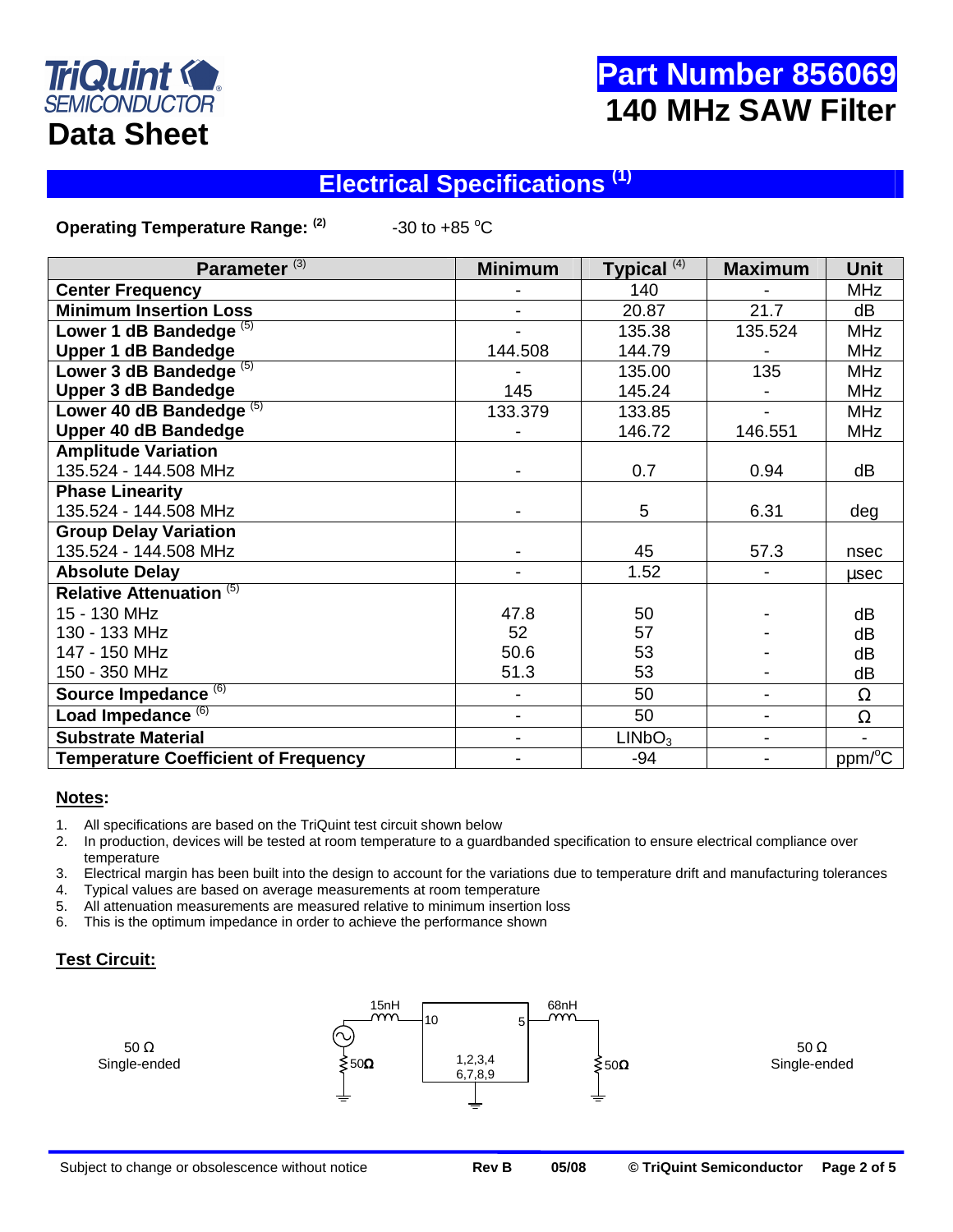

## **Typical Performance (at room temperature)**

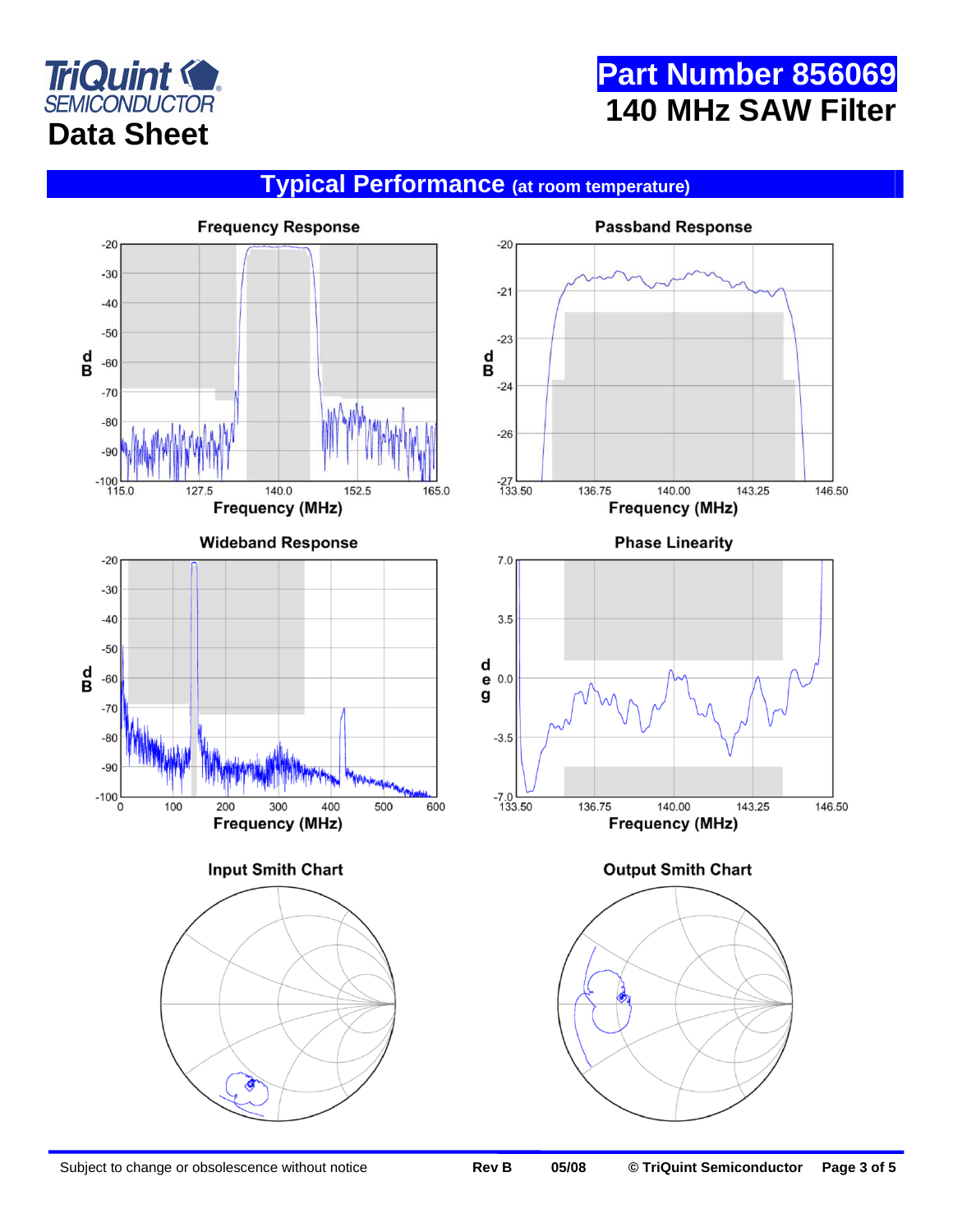

## **Matching Schematics**





2.51 6.70 8.86 .69 2.00 1.22

The date code consists of:  $JJJ =$  Julian day,  $Y =$  last digit of year,  $M =$  manufacturing site code This footprint represents a recommendation only Dimensions shown are nominal in millimeters

**Tape and Reel** 

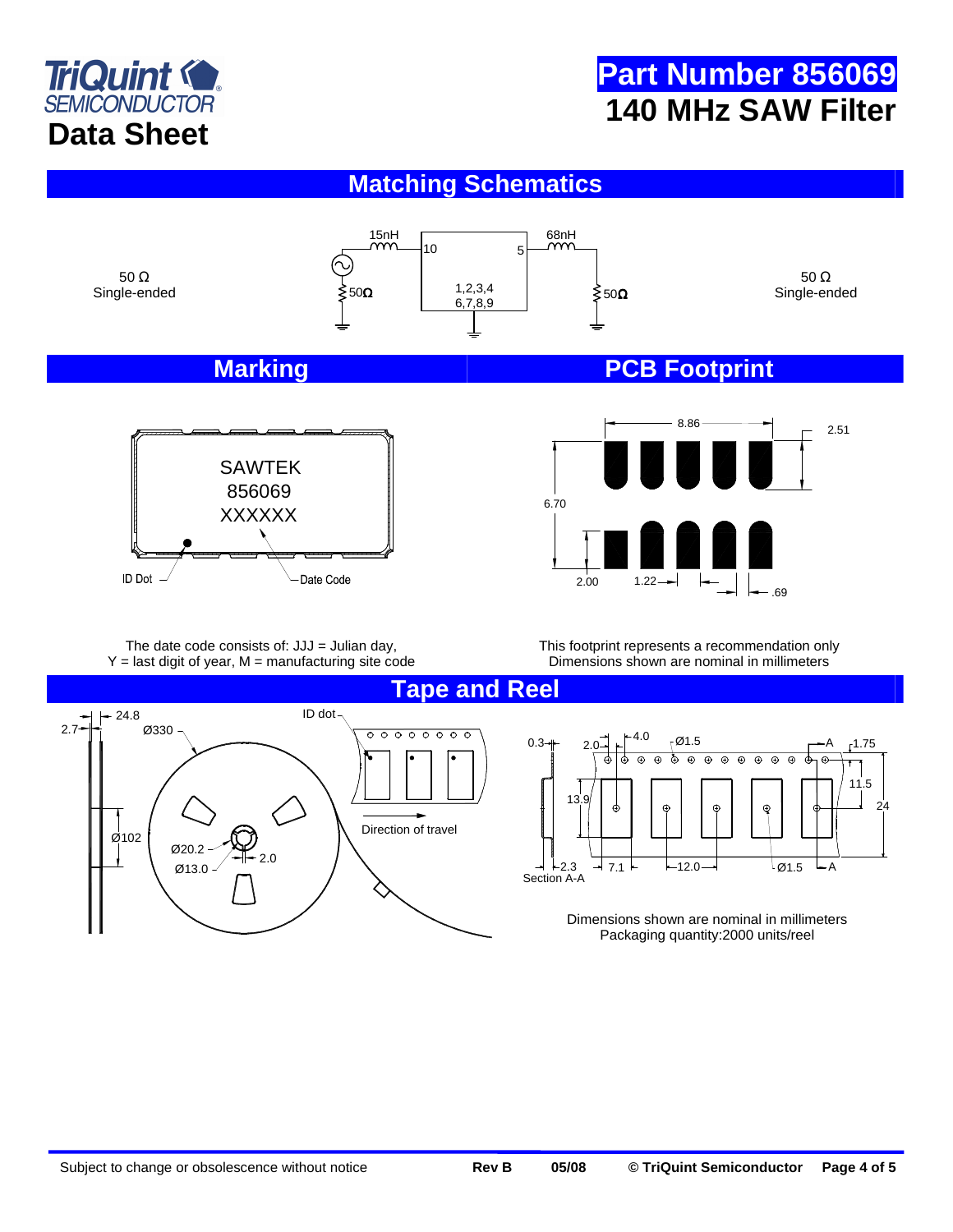

| <b>Maximum Ratings</b>             |               |                |                |             |  |  |  |  |
|------------------------------------|---------------|----------------|----------------|-------------|--|--|--|--|
| <b>Parameter</b>                   | <b>Symbol</b> | <b>Minimum</b> | <b>Maximum</b> | <b>Unit</b> |  |  |  |  |
| <b>Operating Temperature Range</b> |               | $-30$          | $+85$          | $\sim$      |  |  |  |  |
| Storage Temperature Range          | sta           | -40            | $+85$          | $\sim$      |  |  |  |  |

## **Important Notes**

#### **Warnings**

- Electrostatic Sensitive Device (ESD)  $\check{\mathbf{C}}$
- Avoid ultrasonic exposure

### **RoHS Compliance**

• This product complies with EU directive 2002/95/EC (RoHS) **Pb**

### **Solderability**

- Compatible with JESD22-B102, Pb-free process, 260C peak reflow temperature (see soldering profile)
	- **Links to Additional Technical Information**

PCB Layout Tips **CONFINGITY CONSTRUSTER CONTROLLY A CONSTRUSTED Soldering Profile** 

S-Parameters **RoHS Information** RoHS Information **Characters** Other Technical Information

TriQuint's liability is limited only to the Surface Acoustic Wave (SAW) component(s) described in this data sheet. TriQuint does not accept any liability for applications, processes, circuits or assemblies, which are implemented using any TriQuint component described in this data sheet.

## **Contact Information**

**TriQuint (C) SEMICONDUCTOR** PO Box 609501 Orlando, FL 32860-9501 USA

Phone: +1 (407) 886-8860 Fax: +1 (407) 886-7061 Email: info-product@tqs.com Web: www.triquint.com

Or contact one of our worldwide Network of sales offices, representatives or distributors